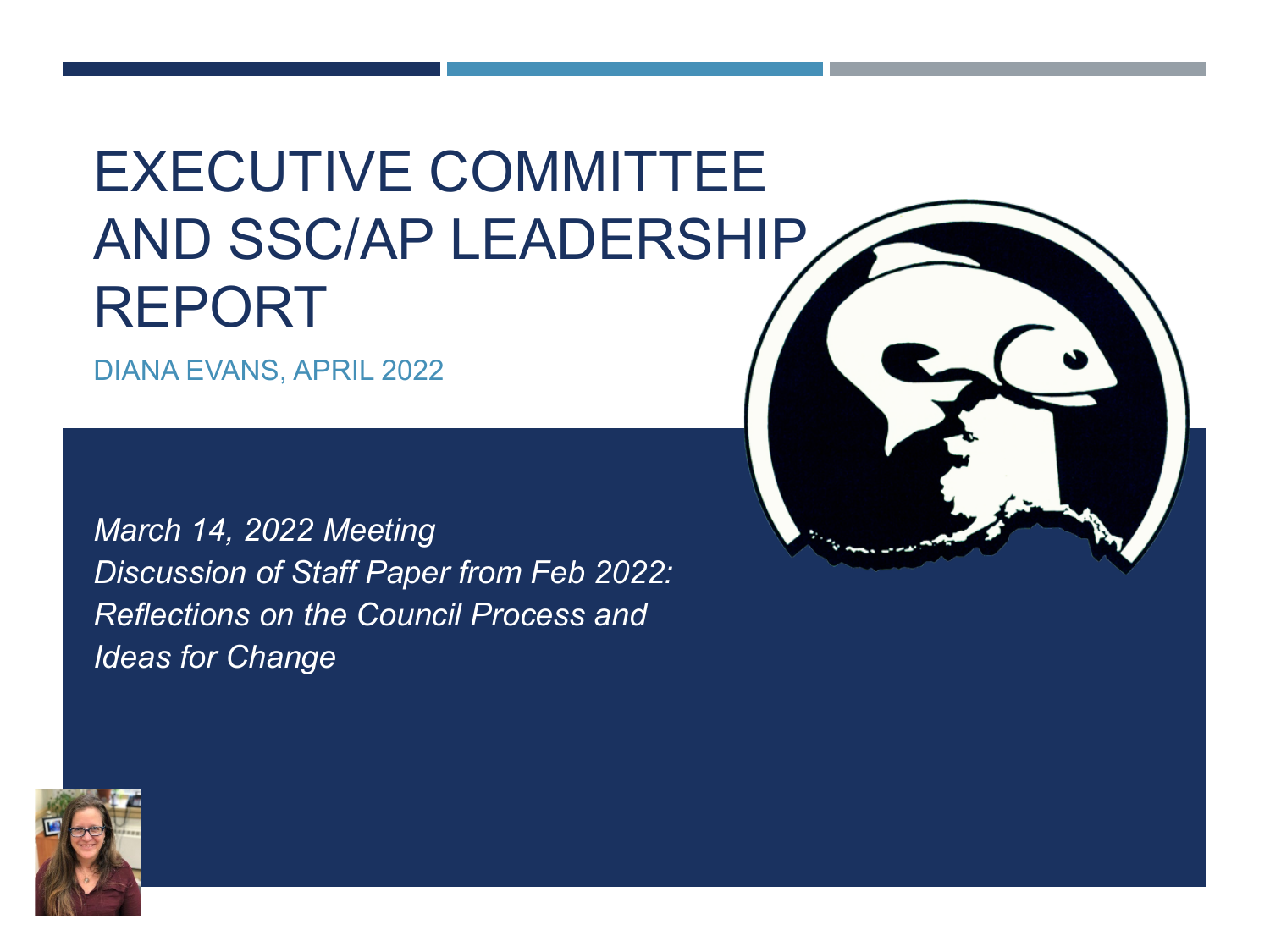#### STAFF PAPER: REFLECTIONS ON COUNCIL PROCESS AND IDEAS FOR CHANGE

- Reviewed by Council in February 2022
- Council tasked their Executive Committee and SSC and AP leadership to review the paper and provide recommendations
	- Held public meeting in March; report posted
- Intent is to review once more with SSC, AP, and Council at April meeting, and receive public input
- Council will then direct staff whether to initiate deeper dive on any of these ideas for a future meeting.

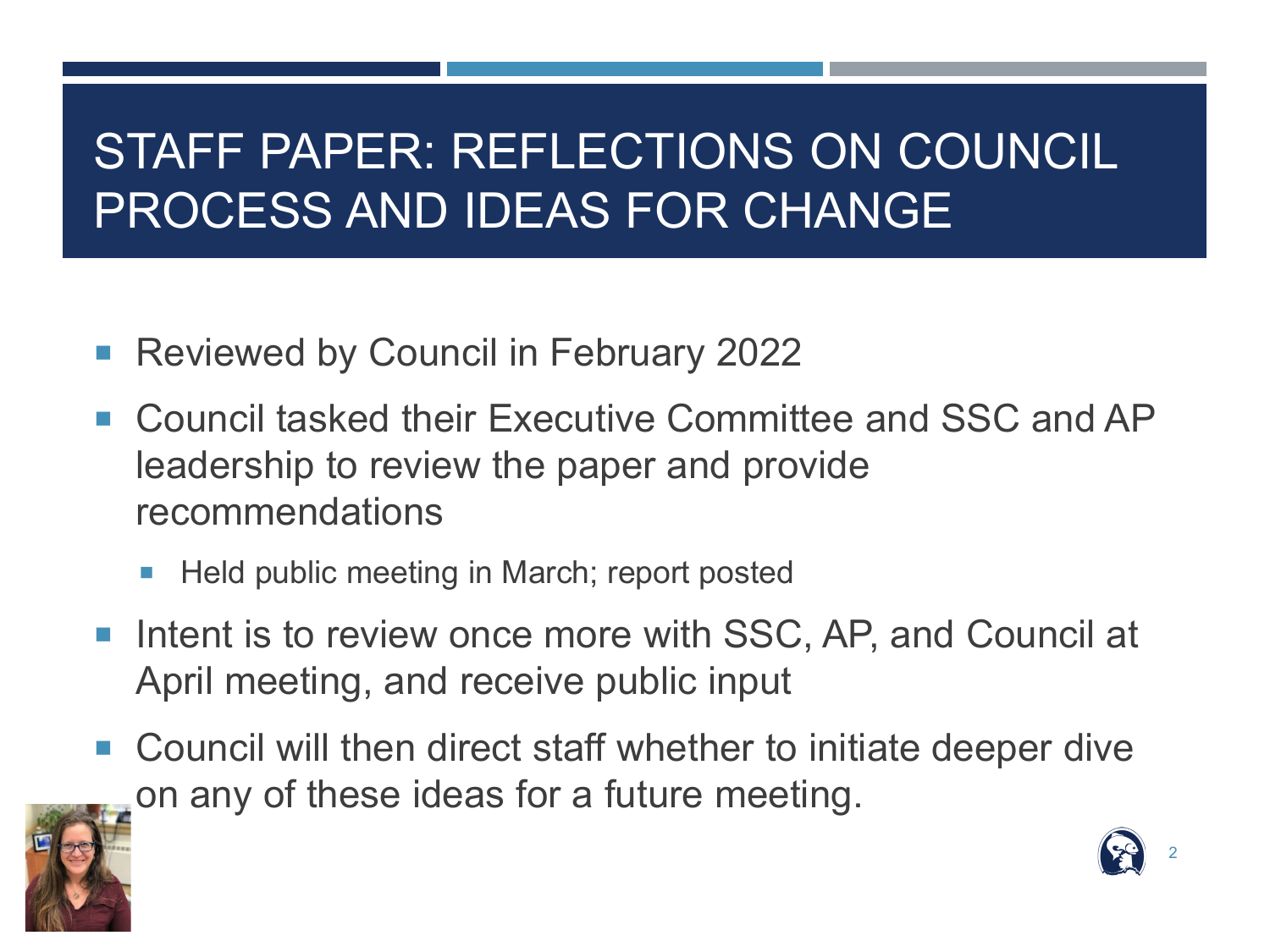### COMMITTEE PRIORITIZED 5 IDEAS

- Staff paper identifies 14 ideas for Council process change, (in no particular order), relating to:
	- Council meeting schedule/agenda timing, and
	- Council advisory bodies
- Ideas in staff paper are independent of accessibility and engagement changes already being implemented by Council, and would be considered in that framework
- Recommendation: initially prioritize 5 ideas for further **exploration**



Committee commented on all 14 ideas in their report

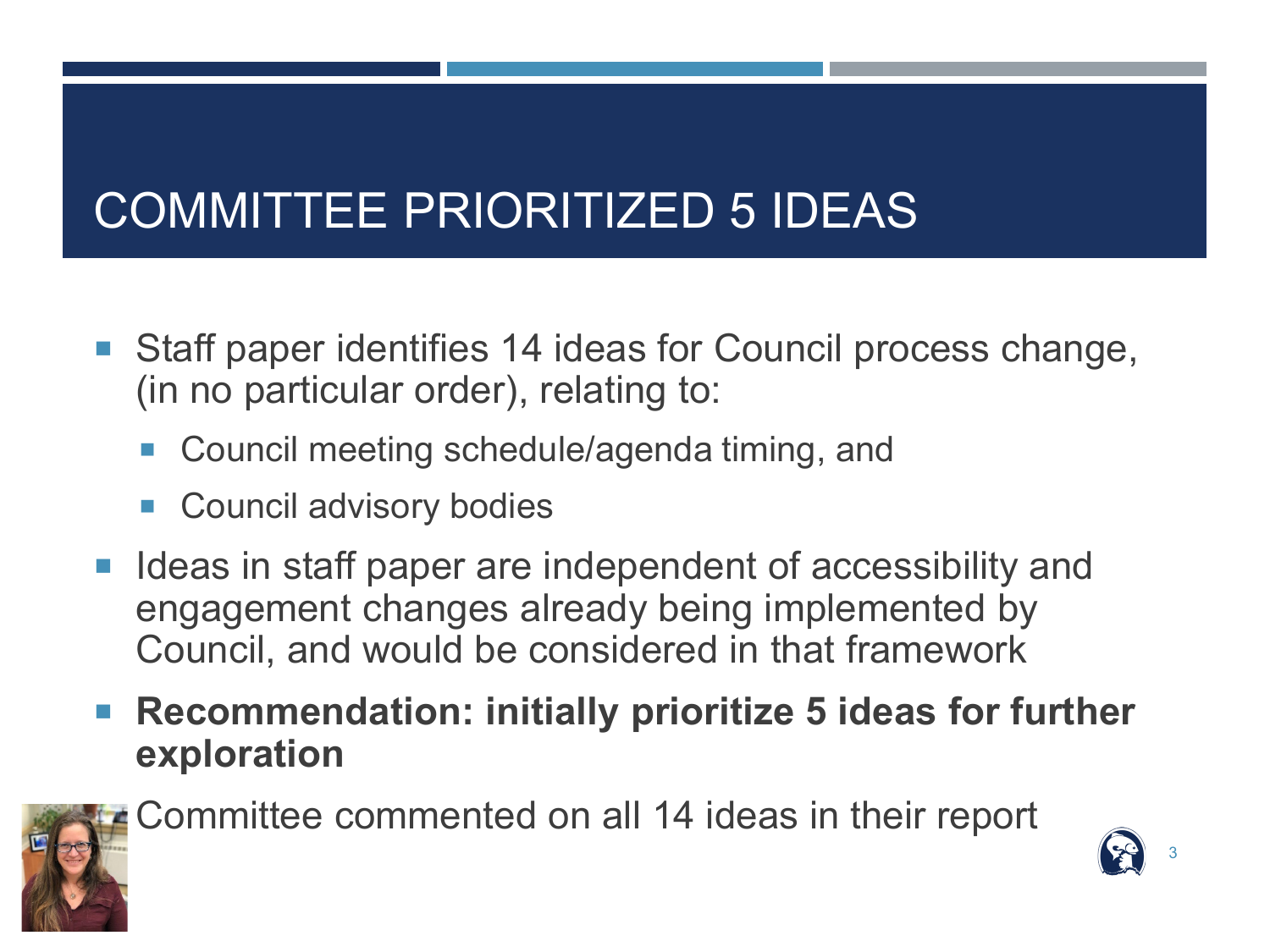### COMMITTEE PRIORITIES: IDEA 5

- **5. Reevaluate the timing of the crab and groundfish harvest specifications, in light of fishery needs and stock prioritization**
	- Difficulties with crab specs and opening fisheries on October 15
	- SSC and AFSC author concerns with groundfish timing
	- BUT timing factors very complex need broad internal review

*Committee:*

 Hopeful that prioritizing this issue will also help address SSC workload (idea 13)



 Any changes should maintain robust quality of scientific info in the specifications process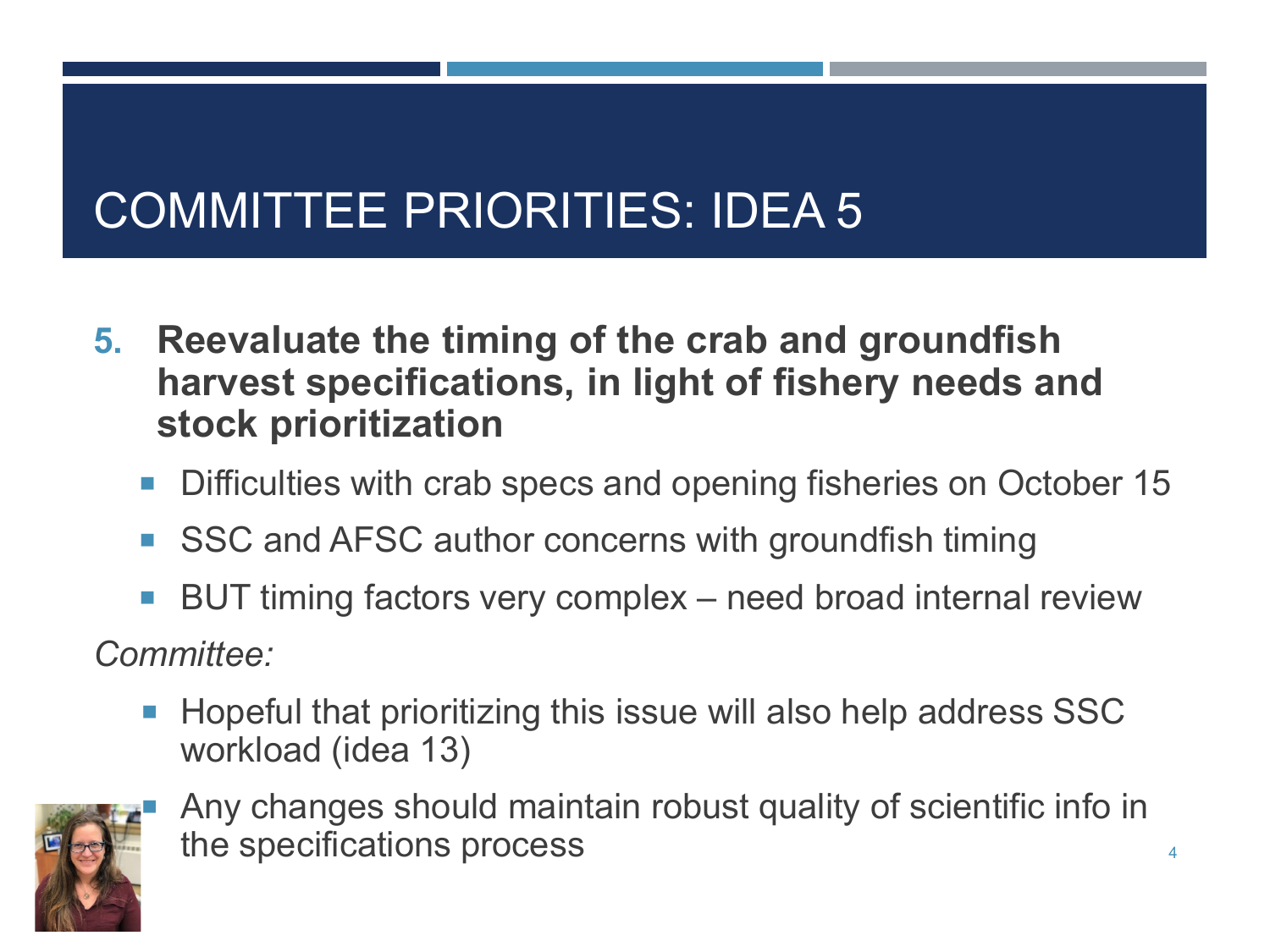## COMMITTEE PRIORITIES: IDEAS 1 AND 2

- **1. Reduce the number of annual Council meetings from 5 to 4, and drop the February meeting**
	- Dec to Feb shortest time for work between meetings (holiday leave)

*Committee:*

- Consider impacts on recurring February issues (especially for SSC), overlapping meeting dates incl PFMC, and when to schedule a meeting in the Pacific Northwest
- Consider tradeoffs of 4-meeting schedule with meeting length
- **2. Create a schedule that makes 1-2 meetings per year virtual, and the remaining meetings in person**
	- Cost savings for public and Council; equal access

*Committee:*



**Perhaps not scheduled if also do Idea 1; explore which agenda** items lend themselves well to virtual vs in-person 5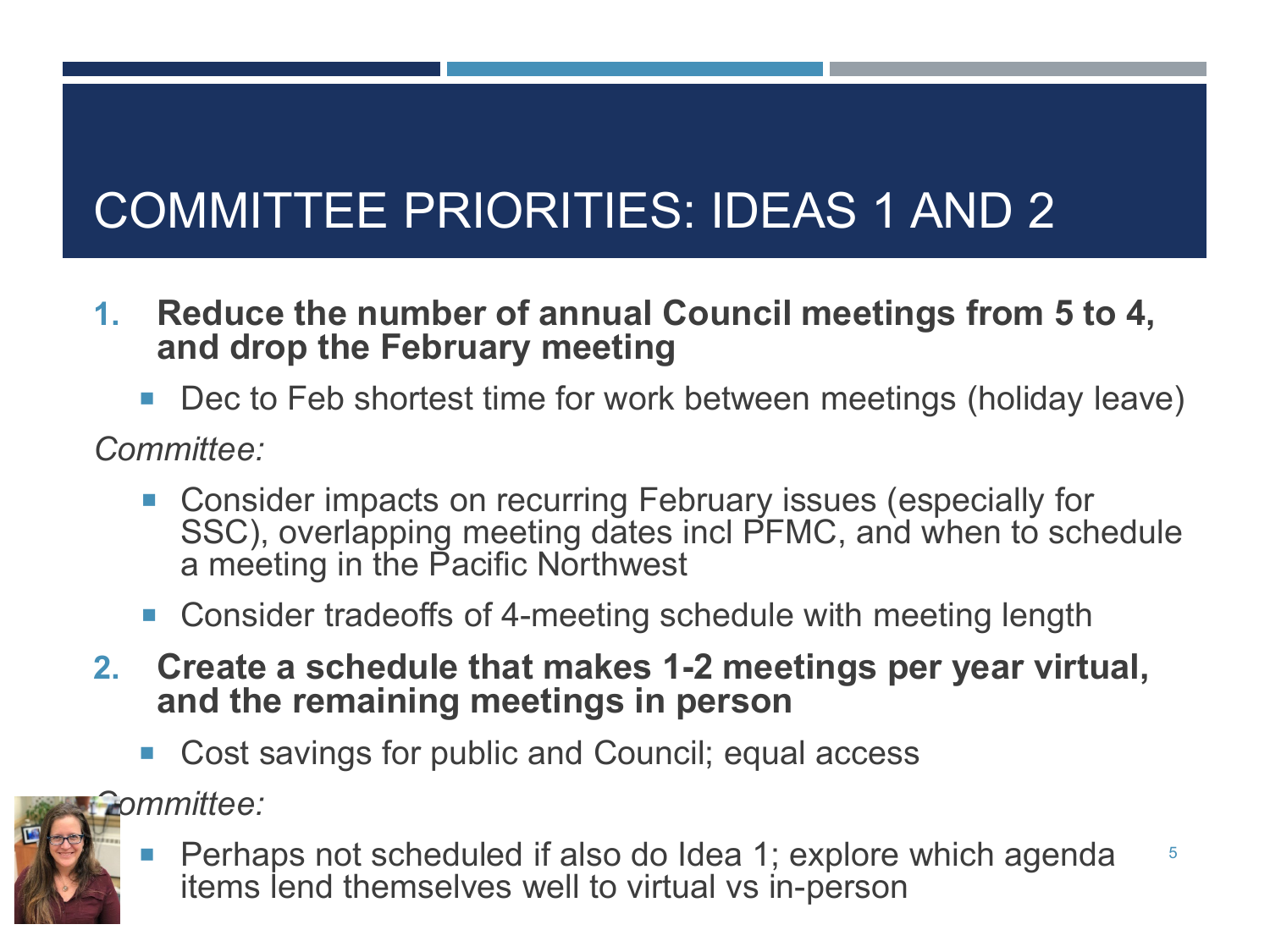# COMMITTEE PRIORITIES: IDEAS 9 AND 12

- **9. Changes to the nomination/reappointment process for the AP – timing, qualifications, term length**
	- Move AP nomination process earlier (deadline mid October)?
	- Change AP membership criteria? Term length?

*Committee:*

- Benefits of more time for Council to consider candidates
- Examine tradeoffs of a 1-year vs 3-year initial appointment, mentorship
- **12. Changes to the nomination/reappointment process for the SSC – timing, recruitment, soliciting SSC input.**
	- Move SSC nomination process earlier (deadline mid October)?
	- Consider SSC recruitment process, process for getting SSC input

*Committee:*



- Evaluate timing factors for when SSC members know about interest in reappointment and who will be Chair, as inputs to communicating on what expertise is needed
	- Recruitment ideas from other Councils?